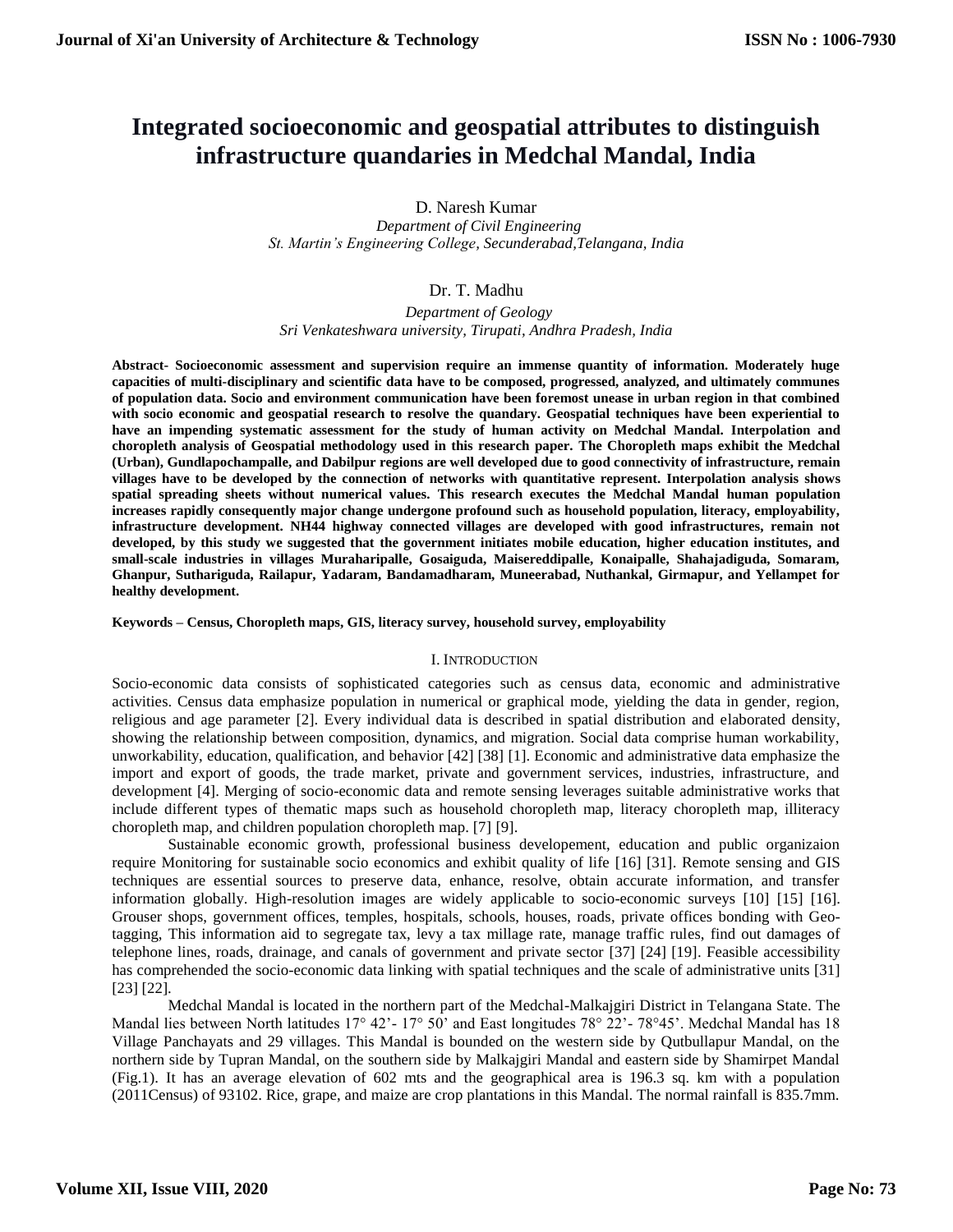Rain drained from the southwest monsoon region covers the area between June and September months. It starts from the north Kerala State and touches Rayalaseema and after that reaches the Hyderabad regions. Hence, the study area had dry climatic conditions due to the hot summer. In the Medchal Mandal most of the area is being increasingly converted into real estate with its proximity to the outer ring-road of the Hyderabad. Current land prices in Medchal are 1429, 83, 65,752 *₹* (31, 42, 46,772.72 US\$ per square meter) and there has been a shift from grape to vegetable cultivation [28].



Figure: 1 Location map of the Medchal Mandal, Telangana, India

The water crisis is critical in the villages those residing on the outskirts of the Medchal Mandal and in rural parts of Medchal-Malkajgiri District [43] [47]. In more than 15 Mandals, the water levels have dropped by more than five Meters below ground level (MBGL) in Telangana state. The drop is at over 11 meters in Shahbad Mandal and the suburban areas of Medchal Mandal have 6.5 meters. Medchal Mandal is generally plain and gently sloping towards the northwest. The elevation of the area in general ranges from  $420 - 640$  m above mean sea level (MSL).

Medchal Mandal has 110 industries such as pharmaceutical, paints, iron, plastic, ceramic, wooden, aluminum, fabrics, soaps, mobile manufacturing, glass, cold storage, food packaging industries, fertilizers, and electrical industries, Kistapur, Medchal urban, Gundlapochampalle, Maisammaguda, Kaziguda, and Goudavalle villages have major and minor industries. Medchal Mandal has good transportation facilities like National Highway and outer ring road for that the raw material can move in various states very fast.

# **The annual growth rate of population in Medchal Mandal**

Medchal Mandal population in the year 2001 is 68,253 and 2011 is 93,425. Every decade Indian government calculates the population [11, 12] [36], for population density, and the sprawl of population over a decade, for which the best method is arithmetic expansion coexisting log process. rD means assume regional growth constant percentage rate [27] [13]. Last decade census data (2001) is divided by 2011census data. Medchal Mandal population increases from 2001 through 2011. Highest population villages are Medchal (35611), Gundlapochampalle (9009) and Dabilpur (5398). rD for decade of growth =  $(1 + rD) = 93425/68253 = 1.37$ 

Therefore =  $rD = (1-1.37) = .37 = 37\%$ The average annual growth rate over the decade Log  $(1 + rD) (1/n) = (1.37) .10$  $=.10*log 1.37$  $=.10*0.1367$  $=0.01367$ Annual growth rate (rA)  $(1+rA) = n \{ (1/n)^* \log (1+rD) \} = 10.01367$  $1+rA=1.032$  $rA= 1.032-1$ ,  $rA= 0.032$ rA= 3.2%

## II. METHODOLOGY

High-resolution sensor images are IRS\_P6 LISS-III (5.8 m) used to study for the spreading of census data in Medchal Mandal. several spatial techniques currently provided the information of urban-suburban data. The satellite image has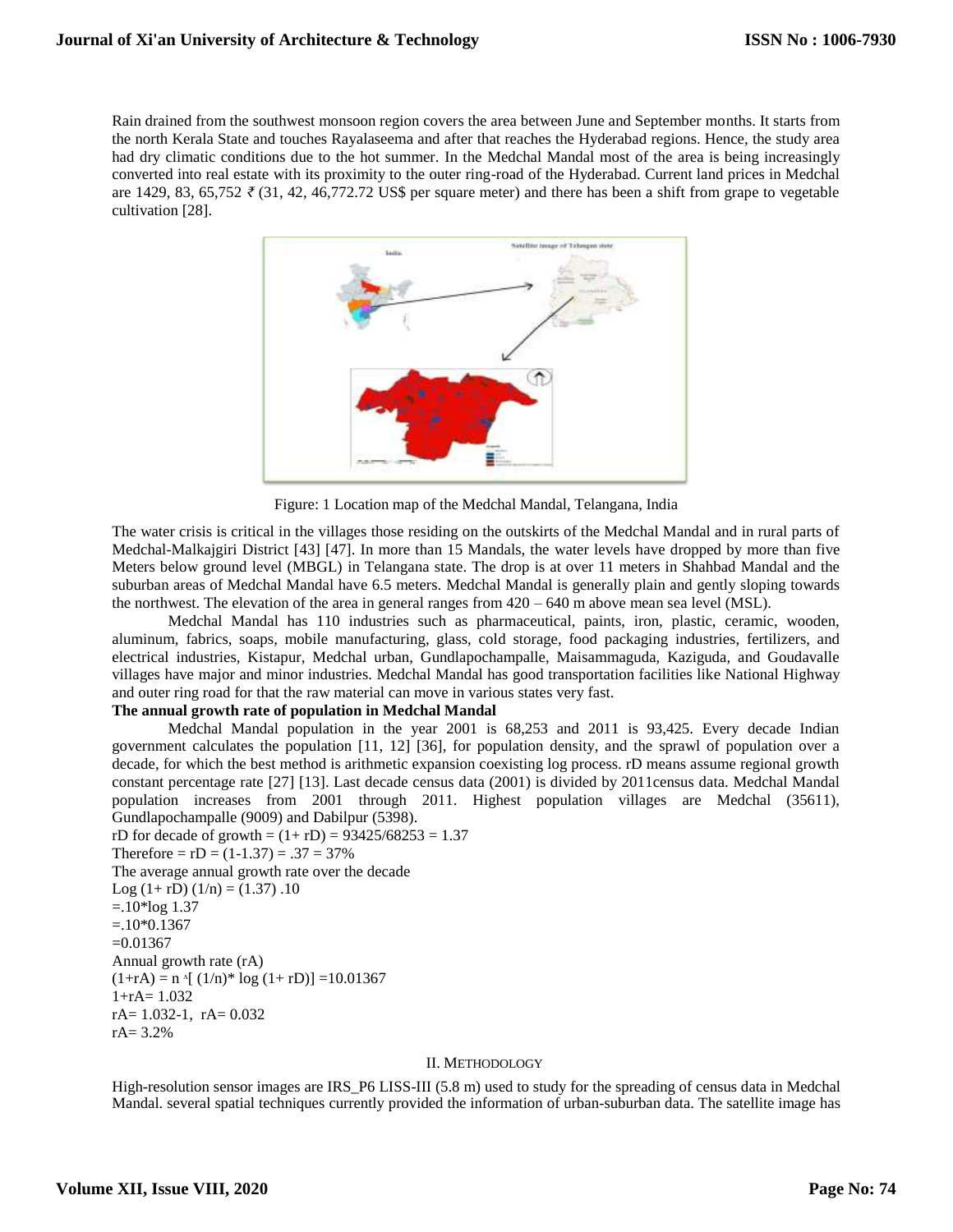been digitized from the Semi-automatic classification plug-in tool. The digitized color image represents FCC (False colour composite), which contains bands such as Red, Green, and Blue. Satellite image overlapped on the vector village map (Fig. 2). Census of Medchal Mandal data was collected from Ranga Reddy District Census 2011. The village wise population data of Micro-soft Excel inserted into the software. In a sheet of excel first column the Latitude and the second column the longitude (Fig. 3). Comma-separated values (CSV) format is saved after that opened in Q-GIS and in spatial analysis menu XY coordinates are selected (Fig. 4). Browse the Excel sheet, and this file on WGS 84 Geographical coordinate is added (Fig. 5). The values of the Mandal map census are opened (Fig. 6 and 7).

A map that contains population density in a shaded or patterned to the measurement of statistical variables is called the choropleth map [20,21]. In a geographical area, different variables are visualized in the choropleth thematic map to estimate the variables efficiently at the regional level. Indicators of socio-demographic variables are mapped based on the total area administrative sections using the choropleth mapping technique leading to a distorted notion for urban planning purposes.

#### III. RESULTS AND DISCUSSION

GIS software has an interpolation tool to analyze population data of Medchal Mandal. Choropleth maps such as households, literate, illiteracy, children working, nonworking people, and Total Population, are categories for good understand the socioeconomic qualitative study. These divisions are combined with Interpolation, IDW and reclassified.

Households living nature are a part of human life for functioning the protection of childhood and minor groups. One or more people living in a house who also share food, money, water. [5]. Being single and lonely creates several psychological problems for individuals, but in a household environment, these problems are reduced. In a family with older adults, children and adolescents get good care and guidance from them. Indian culture is the best example of household nature with more families in society taking care of old age people like the grandfather, grandmother, and family relatives. The Mandal contains 21,890 households (Table. 1). Medchal village has the highest number of habitations at 8604 and the lowest region is Muraharipalle 70. The highest number of households in the villages with numerical percentages are in Kandlakoya (26%), Yellampet (26%), Muneerabad (26%) and Akbarjapet (26%), while the lowest households are in villages Ghanpur (18%) and Atevelle (20%).

Interpolation method divided the households data into 6 divisions, first division contains the green color, it covers a major portion of the villages are Yadaram, Muraharipalli, Raja bollaram, Akbarjapet, Ghanpur, Gosaiguda, Somaram, Suthariguda, Konayapalli, Maisereddipalle (Fig. 8). The second division has 500-1500 households with dark blue color, villages are Kandlakoya, Muneerabad, Pudoor, Rawalkol, Shahajadiguda, Yallampet, Dabilpur, Grimapuram, Nuthankal, Railapuram, Sreerangavaram, and Gaudavalli. The third division has 1500-3000 households in pink color shade, the villages are Atevelle and some part of Gaudavalli. Fourth (3000-5000), fifth (5000-6000) and sixth (6000-9000) divisions are shows in sky blue, parrot green, and yellow colors. These three divisions are part of Medchal and Athevelle villages. Choropleth map of household shows 3 classes (Fig 9). The first division contains 24 villages (70-17 77 households) second division has one village (1777-3484) and the third division comprises one village named Medchal (6397-8604 households).

Education is a good resource to change the human style and economy of living, without education society and lifestyle never grow [26]. Literacy is a mediator to transform the unqualified life to qualified life [8], and promotes human intelligence which can move well in society. Development of literacy in society from grade school, higher education, and universities play a very important role, as at each stage people learn good and quality education. That elaborates human thoughts to analyze social changes. In any home, if parents have good educational background their children also maintain the education level.

The study of books, newspapers, magazines, and journals exposes trends in and surrounding the country such as education levels, scientific changes, and global enhancement [44] [45]. Each country has a different percentage of education standards because local language dominates from childhood due to which it varies. English is one of the languages to maintain the equalization of all languages in one track, but it is difficult. Because of regional language dominance [14]. Village wise literacy shows in graphical representation Medchal (25,007), Gundlapochampalle (6,380), and Dabilpur (3,294) villages are having more literacy people compare to other villages in the Mandal.

Interpolation map to understand the total literacy population village wise. About 0-1500 educated population villages are Gosaiguda, Muraharipalle, Konaipalle, Maisireddipalle, Shahajadiguda, Somaram, Suthariguda, Yadaram, Bandamadharam, Railapur, Raja bollaram, Muneerabad, Nuthankal, Ghanpur, Girmapur, and Yellampet. These villages are covered under a dark brown shade. The division of 1500-2500 educates people in green color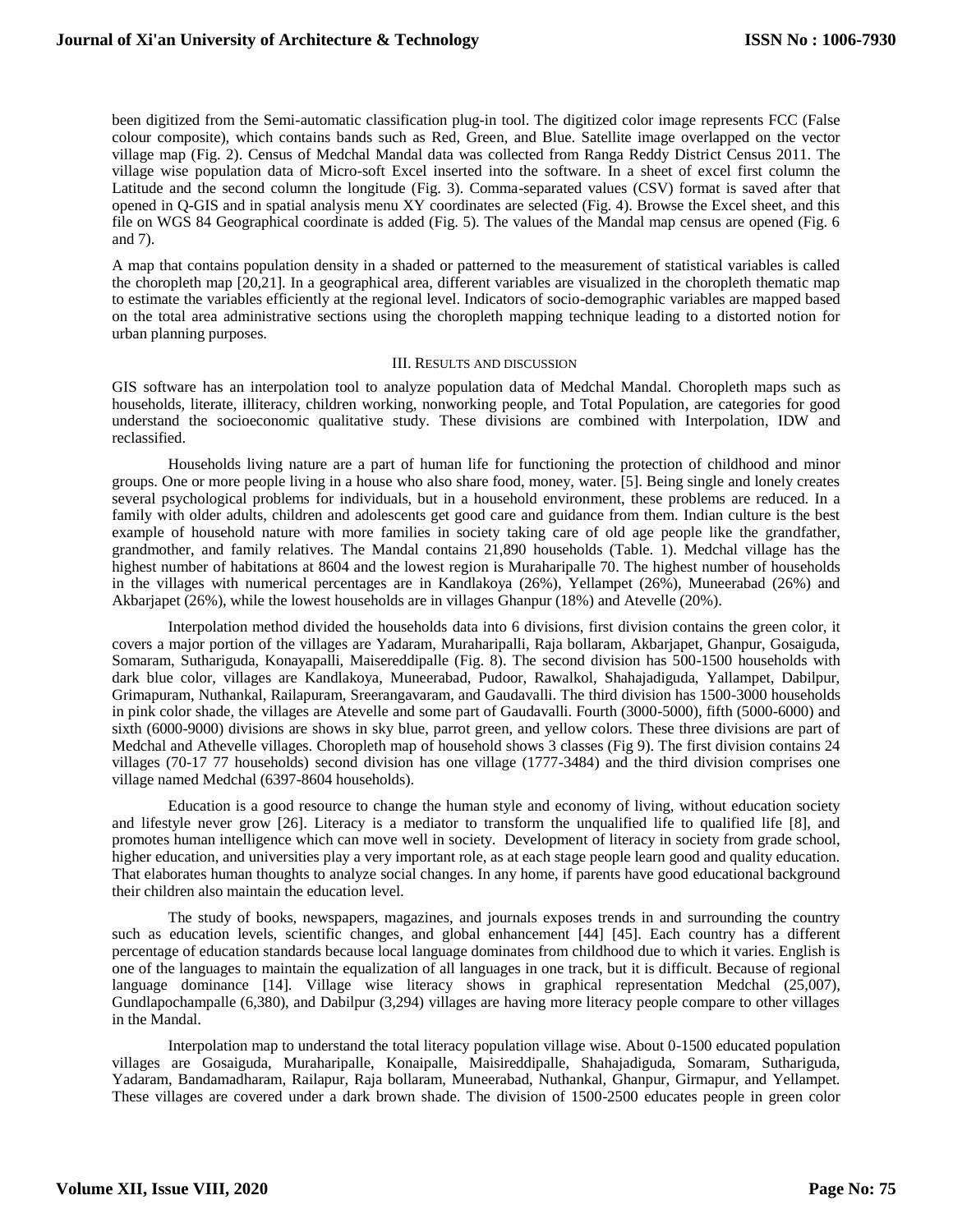shade. Villages are Kandlakoya, Sreerangavaram, Ravalkole, Atevelle. The third division has a blue color shade which has a 2500-5000 educated population. The villages are Pudoor, Goudavelly, and Dabirpur. The fourth division contains 5000-25000 and yellow color shade villages are Gundlapochampalle and Medchal (Fig. 10).

The choropleth literacy map has three divisions based on the population of literacy. The first division has the lowest educated people (156 - 4298). In this division around 23 villages covered in dark red shade. The second division of moderately educated people (4298-8440). Gundlapochampalle village is under moderately educated division. It is covered in dark brown shade. The third division contains a well-educated people (20865-25007) in Medchal village only, it shows low red color (Fig.11). These divisions are easy to understand the lowest educated population of villages and well-educated population villages. In low literacy areas, the government has to build education institutions.

Rural areas and urban areas demonstrate considerable variation in education, and consequently economic development. To provide an equal level of education across both these regions is a major challenge to governments. [46] [39]. Non educated people always reckon on educated people [3] [25]. Technological learning is quite different since it is a continuous learning process. It changes constantly so people keeping in touch with technology is more important. In the future, noneducated people will suffer more [6] [18]. Now the trend is converting into digitization so it should have basic terminology even in this stream, represents the village wise illiteracy population in Medchal Mandal.

The total illiteracy of the Medchal Mandal is divided into 4 categories. The first category contains a 0 to 1000 population. These villages are Muraharipalle, Gosaiguda, Maisireddipalle, Konaipalle, Shahajadiguda, Somaram, Ghanpur, Suthariguda, Railapur, Yadaram, Bandamadharam, Muneerabad, Nuthankal, Girmapur, and Yellampet. The Second division villages contain 1000-1400 population which are Atevelle, Kandlakoya, Raja bollaram, Sreerangavaram. The third division represents 1400-1900 people under villages Pudoor and Goudavelly, while the fourth division contains 1900-2500 population in which the villages are Dabilpur, Ravalkole, Gundlapochampalle, and Medchal (Fig. 12).

Illiteracy choropleth illustration of the Medchal Mandal population represents 2 divisions. Both divisions have a similar color. The first division shade covers around 24 villages with a population is 131-3622. The second division color shade is covered in a little dull shade of the first division. The second division population is 7113- 10604 (Fig. 13).

Working people in Medchal Mandal are 38,247. The main source for the working of people is cultivation, industries, business, and labor. Male domination is high in the working environment and the female working environment and possibilities are less [33] [35]. The working population in Medchal Mandal contains 6 divisions as per choropleth analysis. The first division has 0-1500 people and it shows a grey color. The second division has 1500- 3000 people and it shows a pink color. The third division has 3000- 4000 and it shows parrot green color. The fourth division has 4000-5500 people and it shows a sky blue color. Fifth division people are 5500-10000 and it shows a dark green color. Sixth division people are 10000-12000 and it shows a dark blue color. Seventh division people are 12000-22000 and it shows a dark blue color The representation working people interpolation map is well developed in the center portion. Good development is shown in the northern and eastern directions, and western direction showing less improvement [34] [29]. In the southern direction, somewhat good development has shown (Fig. 14). Medchal region and Kistapur areas have an industrial belt due to which people have migrated and settled in these regions. Kajiguda and Gundlapochampalle have higher education institutions providing good employability to local people. Some villages have well-cultivated land which is another source of survival for people in villages.

Spreading of the unemployability in Medchal Mandal represents (Fig 15). In that, the first division is occupied unemployability 0-1500, the second division unemployability is 1500-3000. The third division unemployability is 3000-4000. Women and old age people mostly are not working, and few conditions men also do not work in villages [48] [40]. Medchal village (10,604) has the highest number of unemployability and Gosaiguda (151) village have the lowest unemployability in Medchal Mandal. Medchal urban and adjacent villages have a high population of nonworking people. Based on this, the data provides clear information about the decreasing economy. The government must promote small scale industries to resolve this situation and improve entrepreneurship and employability [30] [41].

Children population in Medchal Mandal contains 6 divisions. The first division has 0-500 people and it shows a grey color. The second division has 500-1000 people and it shows a pink color. The third division has 1000- 1500 and it shows parrot green color. The fourth division has 1500-2000 people and it shows a sky blue color. Fifth division people are 2000-3000 and it shows a dark green color. Sixth division people are 3000-5000 and it shows a dark blue color (Fig.16). Ravalkole (358), Pudoor (237), and Gundlapochampalle (205) villages are children population high in Medchal Mandal. In this category of Medchal Mandal and adjacent villages, the children's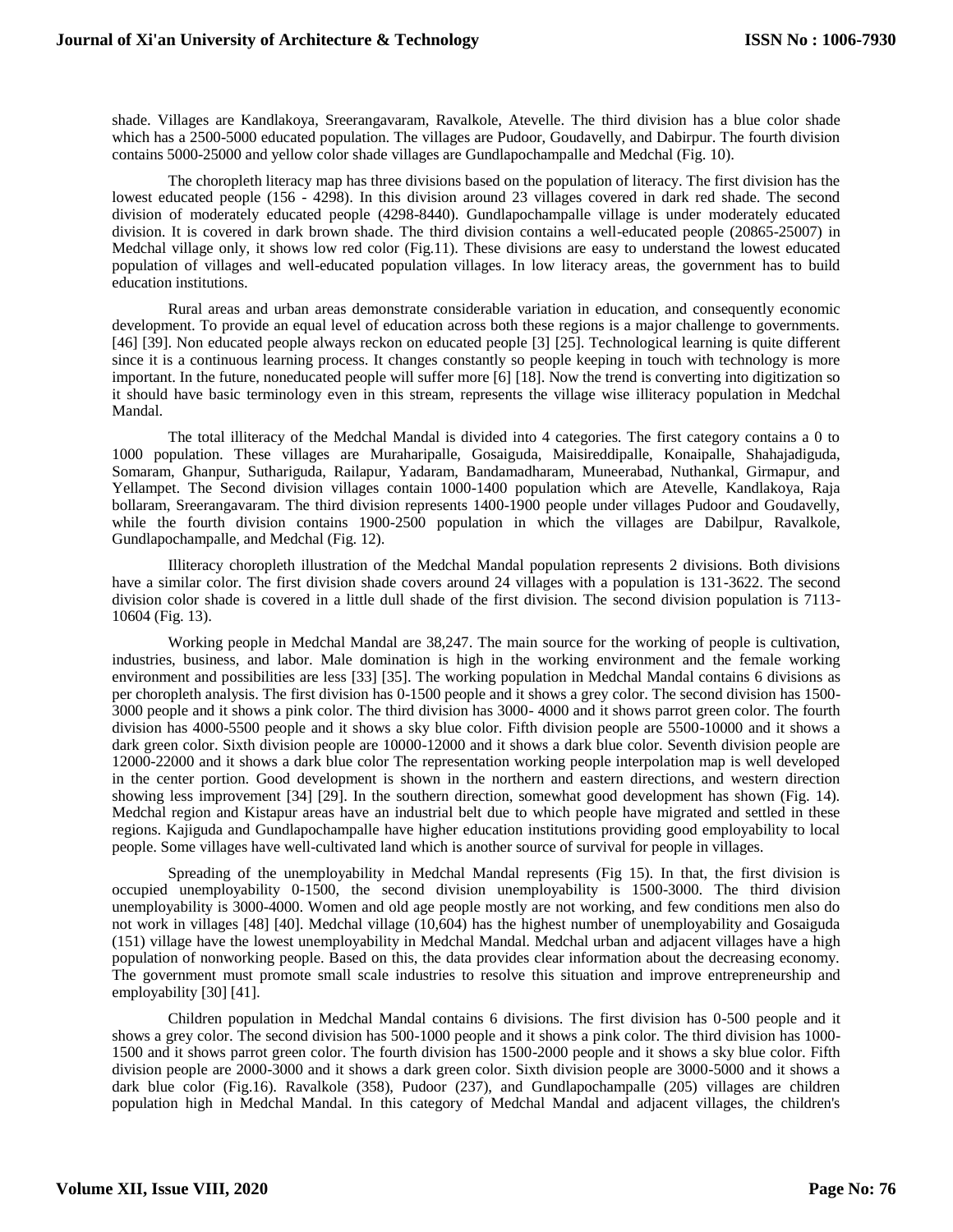population is good because of the children's hospitals, Medchal government hospital, dundigal government hospital, medciti hospital. Perhaps northeast regions and northwest areas not having good hospitals at the same time due to a lesser population.

Village wise total population in Medchal Mandal is represented in Fig. 17. It contains 7 divisions. The first division has a dark blue color and a total of 12 villages under this division. The second division contains 12 villages with pale green color. The pink color of the third division has Medchal (35,611), Gundlapochampalle (9009), Dabilpur (5398), Goudavelly (4651), and Ravalkole (4723). The remaining 4 divisions are under Medchal village only. Choropleth map of village wise total population in Medchal Mandal has 4 categories. In this division, all villages are in a single color but within that shades varies. The first division has 314 to 3844 population under 19 villages. The second division has 3844 to 7373 population in 4 villages. The third division contains one village the population between 7373 to 10903. The fourth division has 32081 to 35611 population in one village Fig. 18.

## IV.CONCLUSION

The research analysis with the gathered data of the survey confirms that to understand the socio-economic combined with remote sensing and census, this study is desirable and beneficial to villages or communities. Geographical information systems combined with census surveys help to understand the population spread, population decrease and increase, and information on growing children population, working groups, non-working groups, literacy, and illiteracy of the area. Census data is a good resource to analyze various aspects of the area and can help plan systematic development and fruitful administration. Medchal Mandal socio-economic survey explains the village wise population, literacy data, illiteracy data, working, and non-working population and children population.

Spatial spreading sheets give clear eye-catching information on the socio-economic data. Choropleth map explains village wise household data in a clear view. Southwest and the center of the villages have a good development in compare to other villages. The highest population of villages in Medchal Mandal are Medchal (Urban), Gundlapochampalle, and Dabilpur. These three villages are connected to NH44. In the future all the villages which are connected National Highway to demonstrate good development due to NH44. Suggestion from in this study, that the government initiates mobile education, higher education institutes, and small-scale industries in villages Muraharipalle, Gosaiguda, Maisereddipalle, Konaipalle, Shahajadiguda, Somaram, Ghanpur, Suthariguda, Railapur, Yadaram, Bandamadharam, Muneerabad, Nuthankal, Girmapur, and Yellampet for healthy development.

### REFERENCES

- [1]. R. F. Abler, "The National Science Foundation National Center for Geographic Information and Analysis". International Journal of Geographical Information Systems 1: 303-26. 1989 <https://doi.org/10.1080/02693798708927819>
- [2]. D, Balk and F. Pozzi "The distribution of people and the dimension of place: methodologies to improve the global estimation of urban extents". 25 March 2010: Available from: http: //sedac. ciesin. org/gpw/docs/UR\_paper\_webdraft1. pdf.
- [3]. A. D. Benner, and R. S. Mistry, "Congruence of mother and teacher educational expectations and low-income youth's academic competence". Journal of Educational Psychology. 99(1), pp.140-153. 2007 https://www.ncbi.nlm.nih.gov/pmc/articles/PMC2905817/
- [4]. J. Boxall "Geolibraries, the Global Spatial Data Infrastructure and Digital Earth: a time for map librarians to reflect upon the Moonshot". *International Journal of Special Libraries (INSPEL)*, 36(1):1–21. 2002
- http://citeseerx.ist.psu.edu/viewdoc/download?doi=10.1.1.672.1178&rep=rep1&type=pdf
- [5]. Urie Bronfenbrenner, "Ecology of the family as a context for human development: Research perspectives. Developmental Psychology", American Psychologuca Association, vol 22, no. 6, pp. 723-742. 1986 [https://doi.org/10.1037/0012-1649.22.6.723](https://doi.apa.org/doi/10.1037/0012-1649.22.6.723)
- [6]. J. C. Caldwell, "Extended Family Obligations and Education: A study of an Aspect of Demographic Transition Among Ghanaian University Students", Population Studies, vol. 19, no. 2, pp. 183-199. 1965 doi/abs/10.1080/00324728.1965.10406012
- [7]. P. Carter, "Urban monitoring with LANDSAT imagery". Institute of Physics Conference Series, 44(6), 220-230*.*1979.
- [8]. Chopra, "A study of Relationship of Socio-economic factors with environments of the students in the secondary schools". Doctoral dissertation, Lucknow University. 1964. DOI: [10.9790/0837-1361320](https://www.researchgate.net/deref/http%3A%2F%2Fdx.doi.org%2F10.9790%2F0837-1361320)
- [9]. David Martin. "The integration of socioeconomic and physical resource data for applied land management information systems". Applied Geography. 13,45-53. 1993.
- [10]. M. Diana Liverman and Rosa Maria Roman Cuesta. "Human interactions with the Earth system: people and pixels revisited", Earth Surface Processes and Landforms.vol.33(9). 2008. <https://doi.org/10.1002/esp.1715>. 2008.
- [11]. Directorate of Census Operations. District Census Handbook of Hyderabad. Andhra Pradesh, Census of India.2001.
- [12]. Directorate of Census Operations. District Census Handbook of Hyderabad. Andhra Pradesh, Census of India.2011.
- [13]. R. Drayton, C. Brown, and D. Martin, "Contextual classification of urban areas using population data. In Remote sensing for operational applications" (The Remote Sensing Society), pp. 101-105. Nottingham: University of Nottingham, Department of Earth Surf. Process. Landforms 33, 1989. 1458–1471. DOI: 10.1002/esp.1715
- [14]. Drummond and Stipek, "Low Income Parent's Beliefs about Their Role in Children's Academic Learning". The Elementary School Journal, Vol. 104, No.3, pp.197-213. 2004.
- [15]. S. Elwood, and H. Leitner. "GIS and community-based planning: Exploring the diversity of neighbourhood perspectives and needs". Cartography and Geographic Information Systems 25: 77-88.<https://doi.org/10.1559/152304098782594553> Engineering and Remote Sensing, 61, pp. 993–998. 1998. [https://www.asprs.org/wp-content/uploads/pers/1995journal/aug/1995\\_aug\\_993-998.pdf](https://www.asprs.org/wp-content/uploads/pers/1995journal/aug/1995_aug_993-998.pdf)
- [16]. B. Entwisle, R. R. Rindfuss, S. J.Walsh, T. P. Evans, and S. R. Curran. "Geographic information systems, spatial network analysis, and contraceptive choice". Demography 34: 171-87. 1997. <https://link.springer.com/article/10.2307/2061697>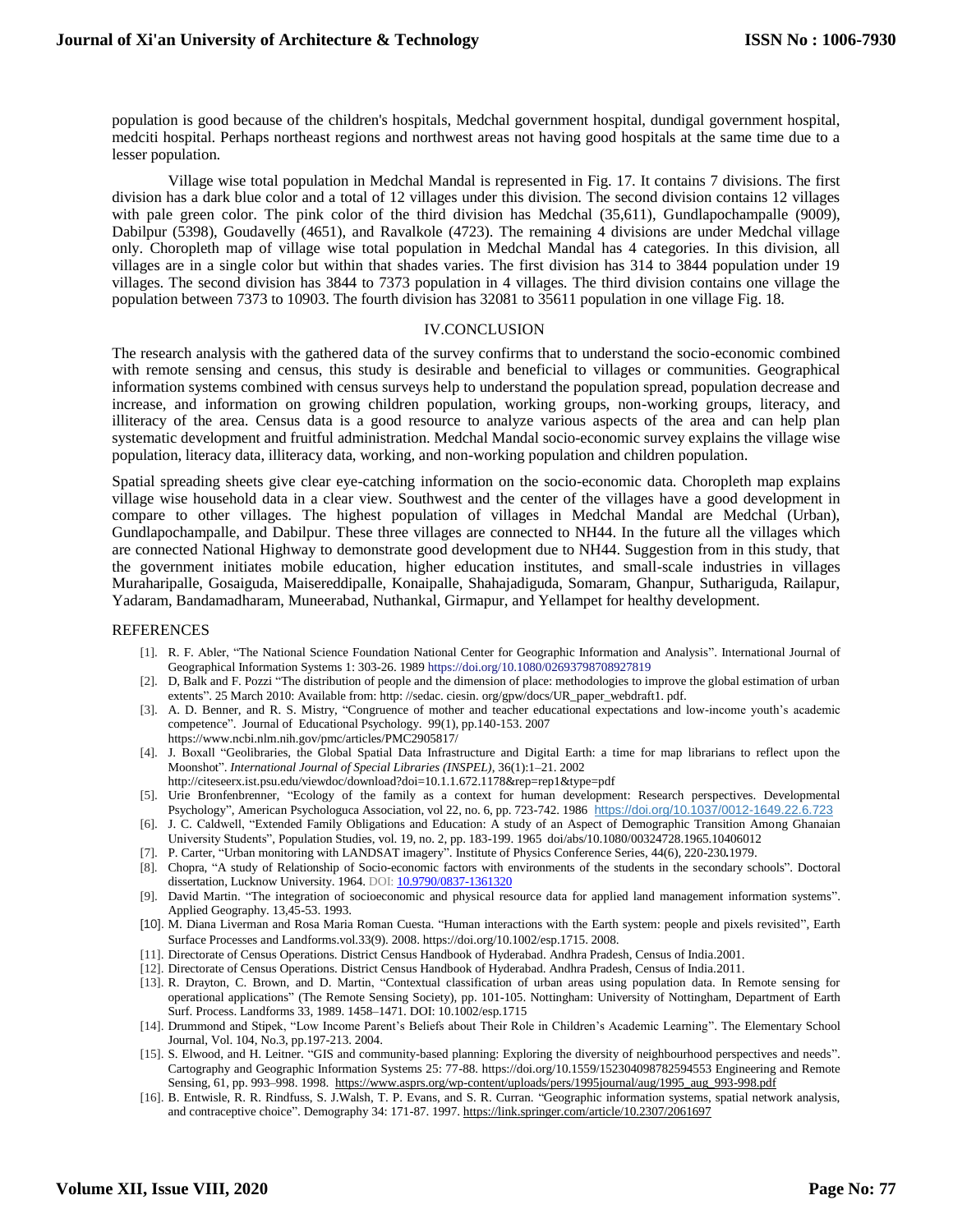- [17]. B. Entwisle, S. J. Walsh, R. R. Rindfuss, and A. Chamratrithirong, "Land-use/ land-cover and population dynamics, Nang Rong, Thailand", in D. Liverman, E. F. Moran, R. R. Rindfuss, & P. C. Stern, eds., People and Pixels. Linking Remote Sensing and Social Science, Washington DC: National Academy Press, pp. 121-144. 1998.
- [18]. B.C. Forester, "An Examination of Some Problems and Solutions in Monitoring Urban Areas from Satellite Platforms", International Journal of Remote Sensing, 6:139-151. 1985. <https://doi.org/10.1080/01431168508948430>
- [19]. J. Fox, R.R. Rindfuss, S.J. Walsh, and V. Mishra, (Eds.), "People and the Environment: Approaches for Linking Household and Community Surveys to Remote". 2003. Sensing and GIS. Kluver Academic Publishers, Massaschusetts, US. <https://www.springer.com/gp/book/9781402073229>
- [20]. J. L. Gallup, J. D. Sachs, and A. D. Mellinger. "Geography and economic development". International Regional Science Review 22: 179-232. 1999. [doi.org/10.1177/016001799761012334.](https://doi.org/10.1177%2F016001799761012334) Geography for Remote Sensing Society.
- [21]. P.M. Harries, and S.J. Ventura, "The integration of geographic data with remotely sensed imagery to improve classification in an urban area". Photogrammetric. 1995.
- [22]. T. Harris, and D.Weiner. "Empowerment, marginalization and community-integrated GIS". Cartography and Geographic Information Systems 25: 67-76. 1998. DOI: 10.1559/152304098782594580
- [23]. J.V. Henderson, "Overcoming the adverse effects of geography: Infrastructure, health, and agricultural policies". International Regional Science Review 22: 233-37. 1999. [https://doi.org/10.1177/016001799761012271](https://doi.org/10.1177%2F016001799761012271)
- [24]. J.R. Jenson, and D.C. Cowen, "Remote sensing of Urban/Suburban Socio-economic Attributes, Proceedings Land Satellite Information in the Next Decade II", American Society for Photogrammetry & Remote sensing, Bethesda, Maryland, Compact Disk, p.19. 1997
- [25]. J. R. Jensen, and D. C. Cowen, "Remote Sensing of Urban/Suburban Infrastructure and Socio-Economic Attributes", Photogrammetric Engineering and Remote Sensing, vol. 65, no. 5, pp. 611-622. 1999.
- [26]. H. Jeynes, William "Examining the effects of parental absence on the academic achievement of adolescents: the challenge of controlling for family income". Journal of Family and Economic Issues 23(2). 2002. link.springer.com/article/10.1023/A:1015790701554
- [27]. R. Kothare, "Does India's Population growth has a Positive Effect on Economic Growth", Social Science, 410, pp. 2-14. 1999.
- [28]. G. V. Krishnagopal, and R. W. Simmons, "Urban and peri-urban agriculture: towards a better understanding of low-income producer organizations Hyderabad – city case study". pp.1-109. 2014.
- [29]. M. Langford, D. J. Unwin, and D. J. Maguire. "The areal interpolation problem: estimating population using remote sensing in a GIS framework. In Handling geographical information" (I. Masser and M. Blakemore, eds), pp. 55-77. London: Longman. 1991.
- [30]. D. Martin, "Mapping population data from zone centroid locations. Transactions of the Institute of British Geographers", 14( 1). 90- 97. 1989. https://www.jstor.org/stable/622344
- [31]. F. Michael Goodchild "Geographic information systems and science: today and tomorrow". Annals of GIS. Vol, 15(1). Pp. 3-9. 2009. [doi.org/ 10.1080/ 19475680903250715](https://doi.org/10.1080/19475680903250715)
- [32]. F.[Michael Goodchild](https://www.tandfonline.com/author/GOODCHILD%2C+MICHAEL+F) "A spatial analytical perspective on geographical information systems". International journal of geographical information systems, vol. 1 (4).pp327-334. 1987. <https://doi.org/10.1080/02693798708927820>
- [33]. [Michael Goodchild,](https://www.tandfonline.com/author/GOODCHILD%2C+MICHAEL)[Robert Haining](https://www.tandfonline.com/author/HAINING%2C+ROBERT) and [Stephen wise "](https://www.tandfonline.com/author/WISE%2C+STEPHEN+And+Others)Integrating GIS and spatial data analysis: problems and possibilities". International journal of geographical information systems, vol. 6 (5). Pp 407-423.1992. https://doi.org /10.1080/ 02693799208901923
- [34]. A., Millington, S. Al-Hussein, and R., Dutton, "Population Dynamics, Socioeconomic Change and Land Colonisation in Northern Jordan, With Special Reference to the Badia Research and Development Project Area", Applied Geography, vol. 19, no. 4, pp. 363-84. 1989.
- [35]. J.F. Olorunfemi, "Land Use and Population: A Linking Model", Photogmmmetric Engineering and Remote Sensing, 50:221-22 7.1984. https://www.asprs.org/wp-content/uploads/pers/1984journal/feb/1984\_feb\_221-227.pdf
- [36]. Ranga Reddy District "Handbook of Statistics 1982-83 & 1983-84, 1985-86, 1986-87 & 1987-88, 1988-89,1989-90,1990-91 & 1991- 92". Office of the Chief Planning Officer, Ranga Reddy District. 1985.
- [37]. C. Ramachandraiah, "Urbanisation and Urban Services, in Hanumantha Rao, C.H. and S. Mahendra Dev (eds.) Andhra Pradesh Development: Economic Reforms andChallenges Ahead", CESS, Hyderabad. 2003.
- [38]. J. E. Rauch, "The role of transportation costs for people". International Regional Science Review22: 173-78. 1999. [https://doi.org/10.1177/016001799761012325](https://doi.org/10.1177%2F016001799761012325)
- [39]. P. B. Reagan, "Proximity to hospitals and preventive health care for young children. Paper presented at 3d National Conference", Geographic Information Systems in Public Health, 17-20 August, San Diego, California. 1998.
- [40]. R. Rindfuss, and P. Stern, "Linking remote sensing and social science: the need and the challenges", in D. Liverman, E. F. Moran, R. R. Rindfuss, & P. C. Stern, eds., People and Pixels. Linking Remote Sensing and Social Science, Washington DC: National Academy Press, pp. 1-27. 199[8.https://www.nap.edu/read/5963/chapter/2.](https://www.nap.edu/read/5963/chapter/2)
- [41]. Samuel Nii Ardey Codjoe, "Integrating Remote Sensing, GIS, Census, and Socioeconomic Data in Studying the Population–Land Use/Cover Nexus in Ghana: A Literature Update". Council for the Development of Social Science Research in Africa. vol. XXXII, No. 2, pp. 197–212, 2007.
- [42]. H. S. Shryrock, J. S. Siegel, and Associates. "The Methods and Material of Demography". (Condensed edition by Edward G. Stockwell). Orlando: Academic Press. 1976.
- [43]. E. Talen, "Constructing neighborhoods from the bottom up: The case for resident-generated GIS". Environment and Planning B 26: 533-54. 1999[. https://doi.org/10.1068/b260533](https://doi.org/10.1068%2Fb260533)
- [44]. L. Tole "Changes in the built vs. non-built environment in a rapidly urbanizing region: A case study of the Greater Toronto Area". Comp Env Urb Syst. 32: 355-64. 2008
- [45]. K. Tufour, "Population, Forests and Woodlands in Ghana', Paper Presented at the National Workshop on Population, Resources", Environment and Development in Ghana, Accra, October 25-27. 1989.
- [46]. K. R. White, "The relation between socioeconomic status and academic achievement". Psychological Bulletin. Vol.91(3), pp.461- 481. 1982. [https://doi.org/10.1037/0033-2909.91.3.461](https://psycnet.apa.org/doi/10.1037/0033-2909.91.3.461)
- [47]. [Winfried Schröder](https://pubmed.ncbi.nlm.nih.gov/?term=Schr%C3%B6der+W&cauthor_id=16600679) "GIS, Geostatistics, Metadata Banking, and Tree-Based Models for Data Analysis and Mapping in Environmental Monitoring and Epidemiology". Int J Med Microbiol. Vol. 40, pp. 23-36. 2006. doi: 10.1016/j.ijmm.2006.02.015.
- [48]. [Wulfgramm](https://www.researchgate.net/profile/Melike_Wulfgramm2) Melike. "Life Satisfaction Effects of Unemployment in Europe: The Moderating Influence of Labour Market Policy" [Journal of European Social Policy](https://www.researchgate.net/journal/0958-9287_Journal_of_European_Social_Policy) 24(3):258-272. 2014. DOI: 10.1177/0958928714525817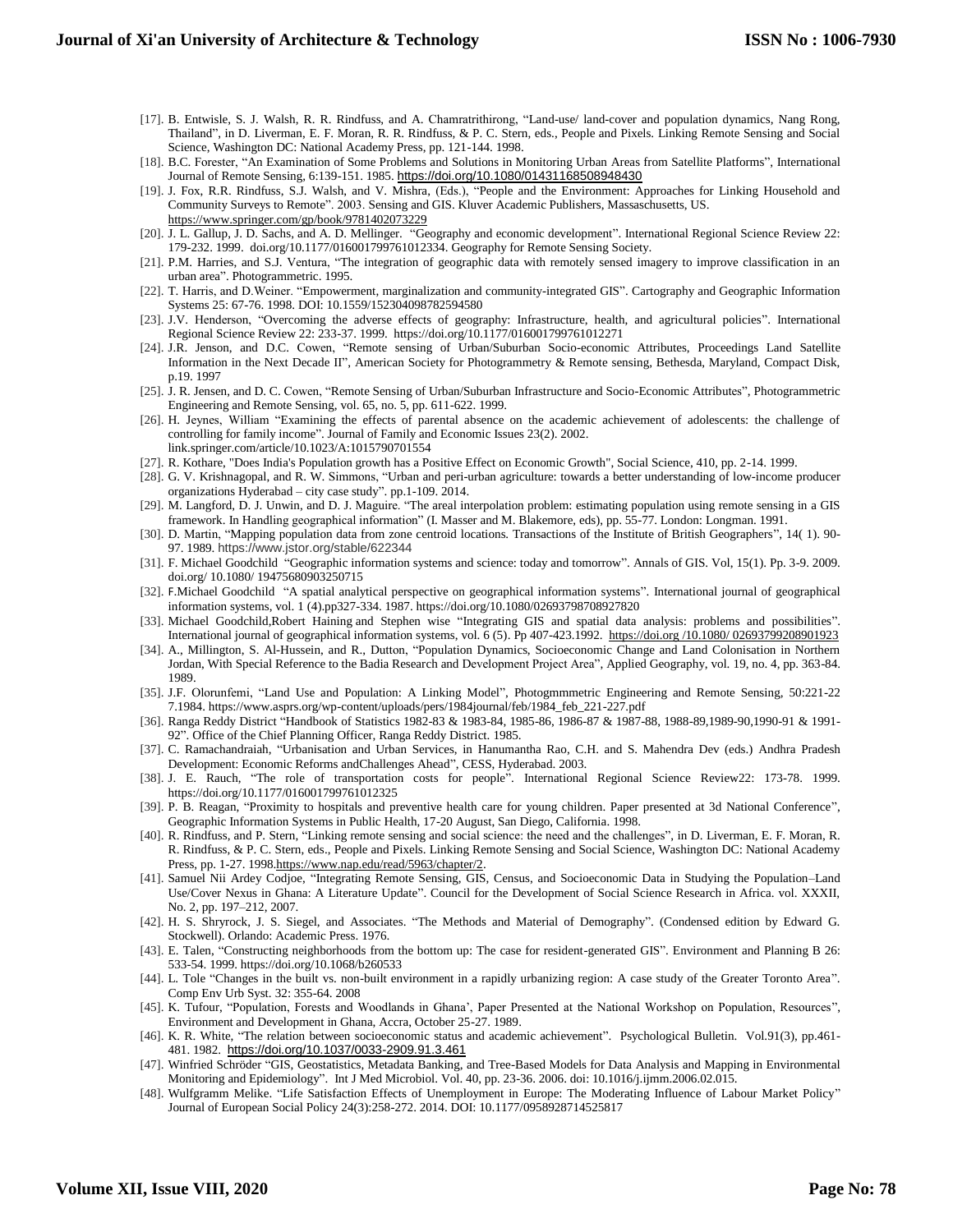|                   | No HH | TOT P | P LIT | $P_{\_}ILL$ | Taoic T Bocio economic Burvey of Medenar Mandar, Medenar Mandagari District, Telanguna Biate<br>TOT_WORK | TOT_CL         | <b>NON WORK</b> |
|-------------------|-------|-------|-------|-------------|----------------------------------------------------------------------------------------------------------|----------------|-----------------|
| Medchal (Urban)   | 8604  | 35611 | 25007 | 10604       | 13336                                                                                                    | 117            | 22275           |
| Gundlapochampalle | 1936  | 9009  | 6380  | 2629        | 3359                                                                                                     | 205            | 5650            |
| Dabilpur          | 1265  | 5398  | 3294  | 2104        | 2249                                                                                                     | 200            | 3149            |
| Goudavelly        | 1088  | 4651  | 2862  | 1789        | 1947                                                                                                     | 203            | 2704            |
| Ravalkole         | 1046  | 4723  | 2288  | 2435        | 2188                                                                                                     | 358            | 2535            |
| Pudoor            | 943   | 4072  | 2577  | 1495        | 1645                                                                                                     | 237            | 2427            |
| Sreerangavaram    | 768   | 3241  | 1858  | 1383        | 1446                                                                                                     | 102            | 1795            |
| Kandlakoya        | 717   | 2802  | 1639  | 1163        | 1324                                                                                                     | 28             | 1478            |
| Atevelle          | 704   | 3535  | 2472  | 1063        | 1300                                                                                                     | 97             | 2235            |
| Yellampet         | 635   | 2422  | 1448  | 974         | 1194                                                                                                     | 82             | 1228            |
| Girmapur          | 514   | 2098  | 1241  | 857         | 990                                                                                                      | 188            | 1108            |
| Raja Bollaram     | 503   | 2186  | 981   | 1205        | 945                                                                                                      | 154            | 1241            |
| Muneerabad        | 467   | 1790  | 1037  | 753         | 840                                                                                                      | 96             | 950             |
| Nuthankal         | 465   | 1867  | 1077  | 790         | 890                                                                                                      | 69             | 977             |
| Railapur          | 310   | 1346  | 789   | 557         | 565                                                                                                      | 168            | 781             |
| Bandamadharam     | 309   | 1338  | 713   | 625         | 717                                                                                                      | 113            | 621             |
| Ghanpur           | 301   | 1703  | 1194  | 509         | 686                                                                                                      | 117            | 1017            |
| Suthariguda       | 286   | 1127  | 594   | 533         | 569                                                                                                      | 13             | 558             |
| Yadaram           | 265   | 1226  | 610   | 616         | 458                                                                                                      | 34             | 768             |
| Somaram           | 183   | 790   | 368   | 422         | 393                                                                                                      | 60             | 397             |
| Shahajadiguda     | 148   | 668   | 312   | 356         | 292                                                                                                      | $\overline{2}$ | 376             |
| Maisireddipalle   | 111   | 450   | 257   | 193         | 227                                                                                                      | 54             | 223             |
| Konaipalle        | 93    | 406   | 209   | 197         | 235                                                                                                      | 82             | 171             |
| Akbarjapet        | 84    | 323   | 162   | 161         | 159                                                                                                      | 20             | 164             |
| Gosaiguda         | 75    | 329   | 156   | 173         | 171                                                                                                      | 67             | 158             |
| Muraharipalle     | 70    | 314   | 183   | 131         | 122                                                                                                      | 22             | 192             |
| Total             | 21890 | 93425 | 59708 | 33717       | 38247                                                                                                    | 2888           | 55178           |

Table 1 Socio-economic Survey of Medchal Mandal, Medchal-Malkajgiri District, Telangana State

No\_HH= Number of Households, TOT\_P=Total Population, P\_LIT= Literacy Population, P\_ILL= Illiteracy Population, TOT \_WORK= Total working for population, TOT\_ CL= Total Child Population, NON\_WORK= Nonworking population



Figure.8 Interpolation household map of Medchal Mandal, Telangana State



Figure.9 Choropleth Household map of Medchal Mandal, Telangana



Figure.10 Interpolation literacy map of Medchal Mandal, Telangana State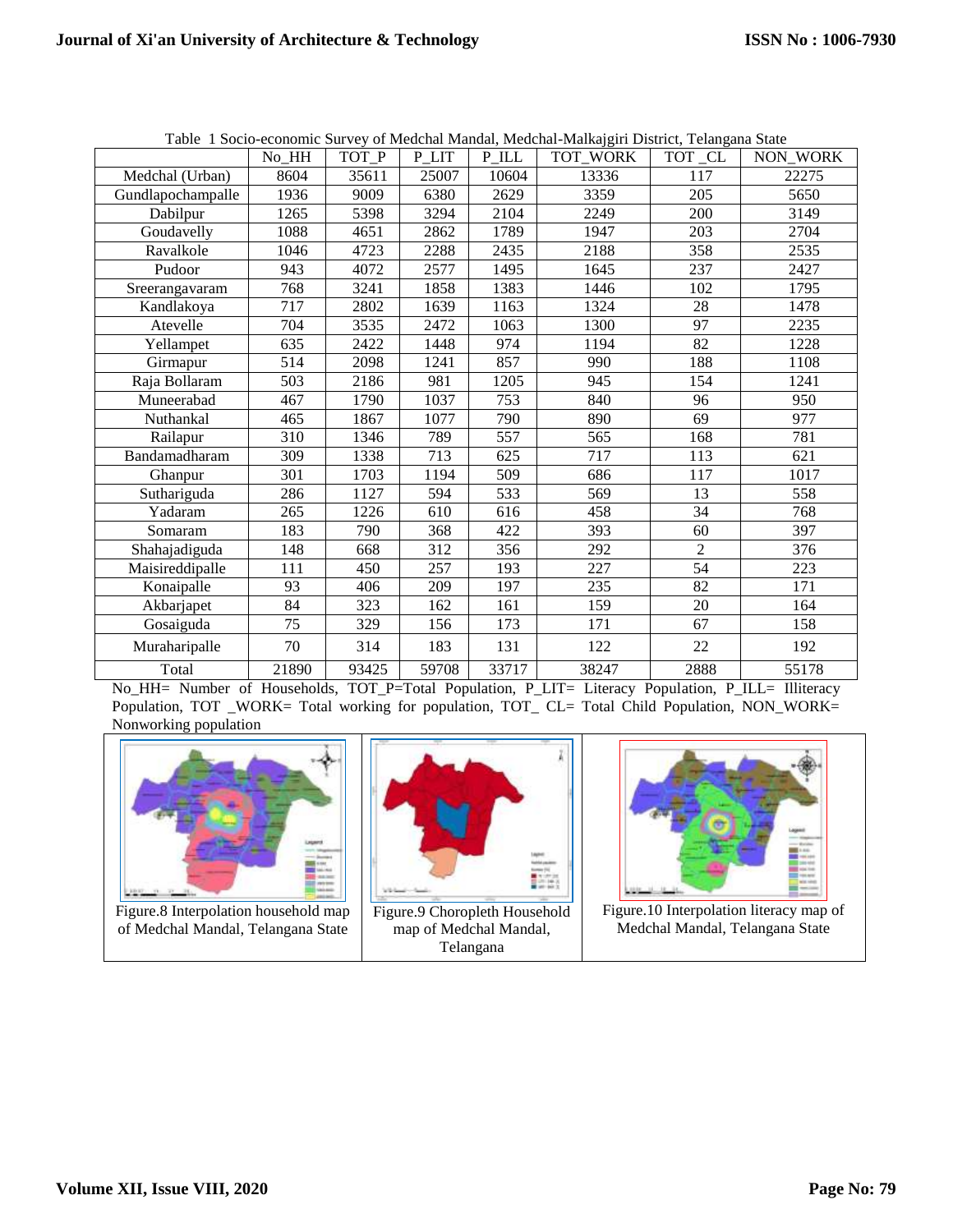

of Medchal Mandal, Telangana State



Figure.12 Interpolation Illiteracy map of Medchal Mandal, Telangana State



Figure.13 Choropleth Illiteracy map of Medchal Mandal, Telangana State



Figure.14 Interpolation working population map of Medchal Mandal, Telangana State



Figure.15 Interpolation Non-Working population map of Medchal Mandal, Telangana State



Figure.16 Interpolation children map of Medchal Mandal, Telangana State



Figure.17 Village wise population of Medchal Mandal using interpolation method, Telangana State



Figure.18 Village wise population choropleth map of Medchal Mandal, Telangana State